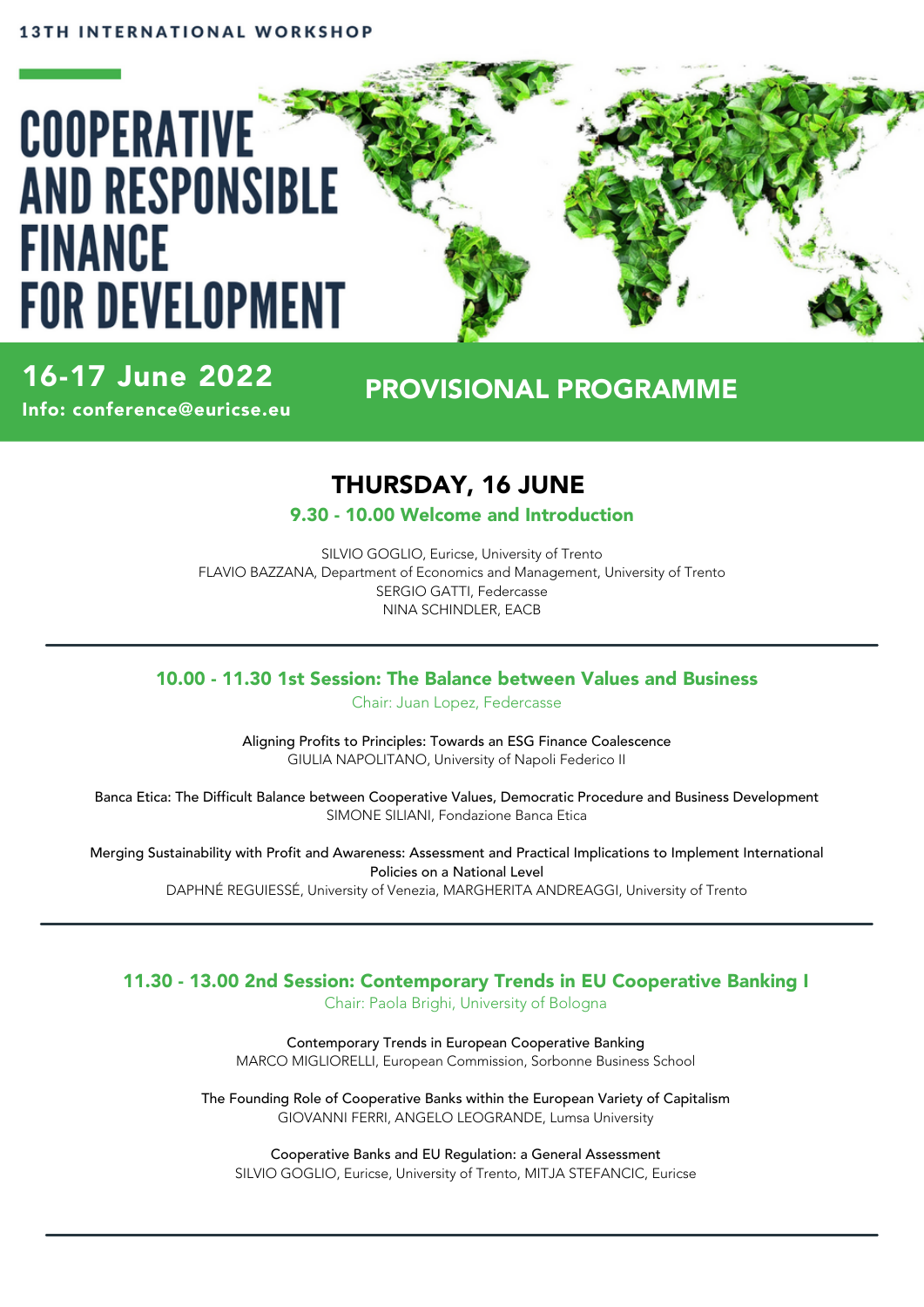#### 13.00 - 14.30 Lunch break

## 14.30 - 16.00 3rd Session: Contemporary Trends in EU Cooperative Banking II

Chair: Paola Brighi, University of Bologna

Sustainable Finance, Cooperative Finance, Ethic Finance: A Common Ground for the Future in Europe? ELISA BEVILACQUA, EACB

> How do Cooperative Banks Consider Climate Risk and Climate Change? GIORGIO CASELLI, University of Cambridge

Profitability and Digitalization: The Experience of Cooperative Banks and their Governance ERIC MEYER, University of Münster

#### 16.00 - 17.30 4th Session: Financial Stability and Risk Management Chair: Giovanni Ferri, Lumsa University

The Contribution of Cooperative Credit Banks to Financial Stability over the Business Cycle FEDERICO PUGLISI, Northwestern University

Dynamic Risk Management for Institutional Investors in Compliance with the EU Taxonomy Regulation, and the Broader ESG Regime DETLEV HUMMEL, University of Postdam

Risk-taking, Information Production and the Competitive Advantage of Cooperative Banks THOMAS KOHLBACHER, HANS GROENEVELD, Tilburg University

## FRIDAY, 17 JUNE

09.00 - 10.30 5th Session: Financial Innovations

Chair: Detlev Hummel, University of Potsdam

Social Finance in Quebec: An Ecosystemic Approach to Financial Innovation MARGUERITE MENDELL, NANCY NEAMTAN, Concordia University, Chantier de l'Economie Sociale, Montreal

> The Fintech Revolution as a Growing threat to the Global South: 'Investor-driven' versus 'Community-based' Fintech Models MILFORD BATEMAN, University of Pula

Cryptocurrencies: Anonymity and Reporting Requirements – Myths and Ideas for Solutions JUERGEN SEITZ, Baden-Wuerttemberg Cooperative State University